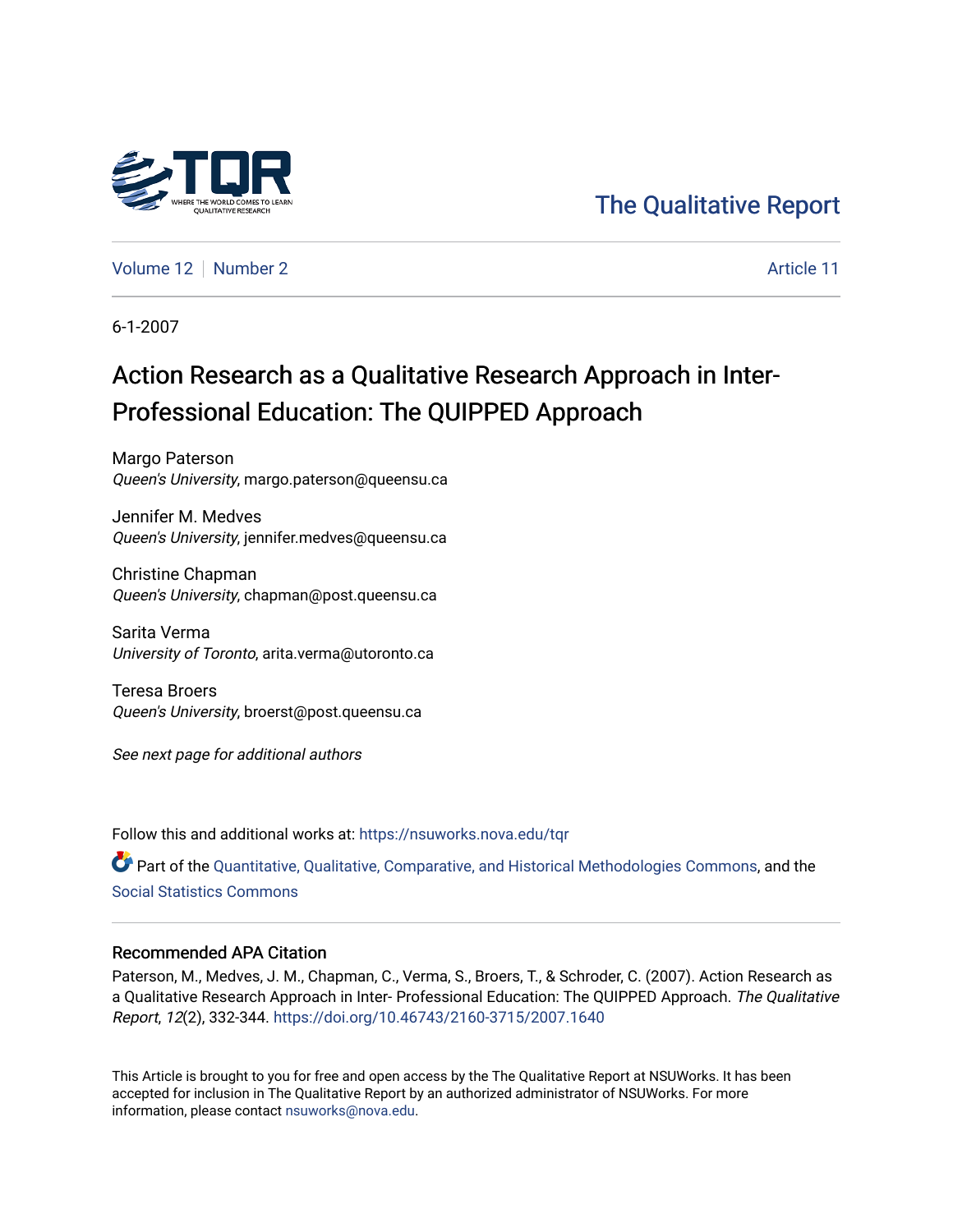# **Qualitative Research Graduate Certificate** Indulge in Culture Exclusively Online . 18 Credits **LEARN MORE**

# Action Research as a Qualitative Research Approach in Inter- Professional Education: The QUIPPED Approach

# Abstract

The Canadian government supports the transformation of education for health care providers based on the recognized need for an inter- professional collaborative approach to care . This first paper in a series of papers demonstrates the credibility of an action research approach for the promotion and understanding of inter- professional education (IPE). Located in the critical paradigm, this action research project is concerned with creating an educational environment that enhances the ability of learners and educators to provide patient-centred care through inter- professional collaboration. The QUIPPED project has invited various stakeholders (faculty an d learners from various disciplines, consumers of health care, university administration and clinicians) to participate in the collaborative transformation of the educational culture and the co- creation of a shared knowledge for IPE.

# Keywords

Inter-Professional Education, and Action Research

## Creative Commons License

**@** 000

This work is licensed under a [Creative Commons Attribution-Noncommercial-Share Alike 4.0 License](https://creativecommons.org/licenses/by-nc-sa/4.0/).

## Authors

Margo Paterson, Jennifer M. Medves, Christine Chapman, Sarita Verma, Teresa Broers, and Cori Schroder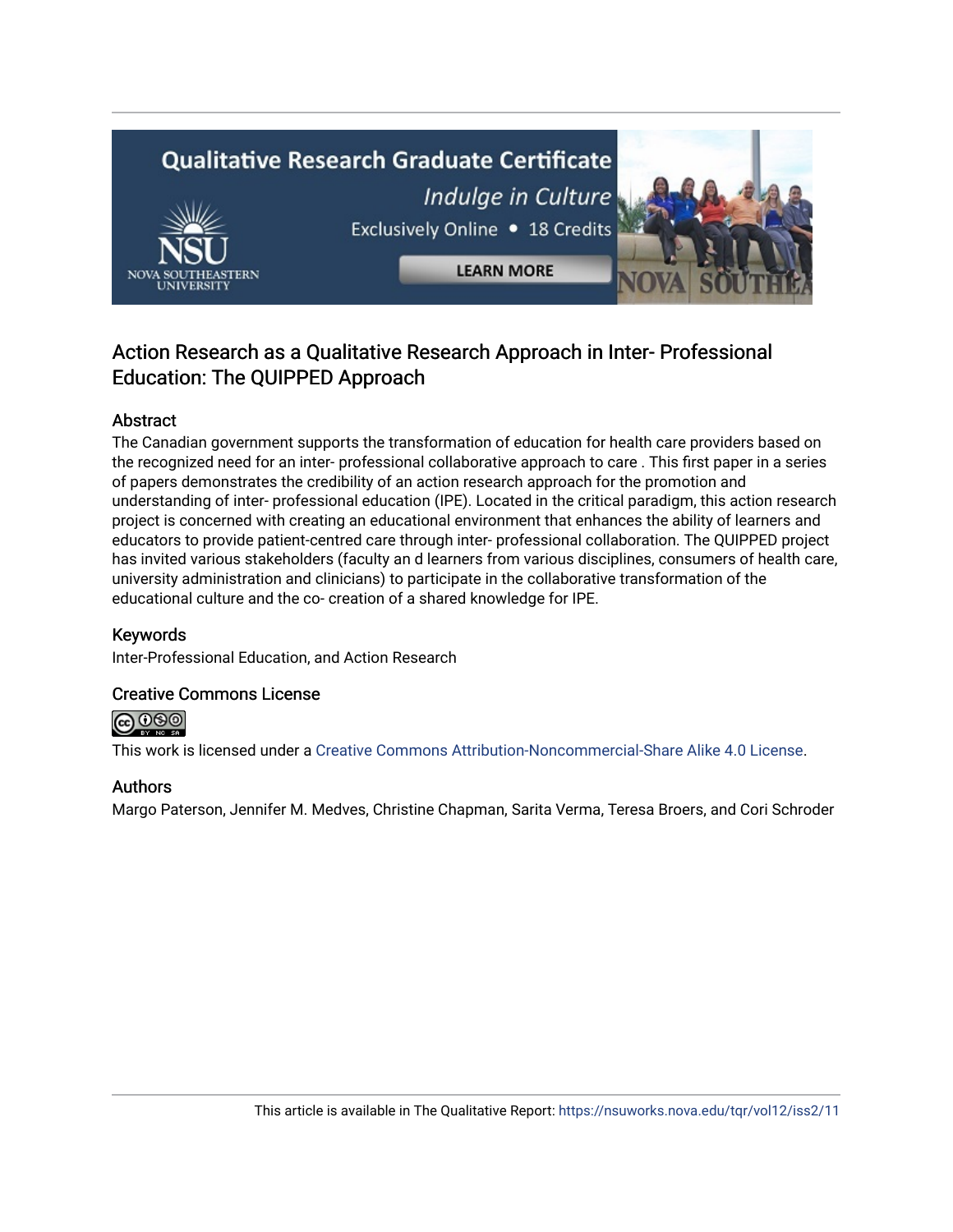# **Action Research as a Qualitative Research Approach in Inter-Professional Education: The QUIPPED Approach**

# **Margo Paterson, Jennifer M Medves, and Christine Chapman**

Queen's University, Kingston, Ontario, Canada

# **Sarita Verma**

University of Toronto, Ontario, Canada

# **Teresa Broers and Cori Schroder**

Queen's University, Kingston, Ontario, Canada

*The Canadian government supports the transformation of education for health care providers based on the recognized need for an interprofessional collaborative approach to care. This first paper in a series of papers demonstrates the credibility of an action research approach for the promotion and understanding of inter-professional education (IPE). Located in the critical paradigm, this action research project is concerned with creating an educational environment that enhances the ability of learners and educators to provide patient-centred care through interprofessional collaboration. The QUIPPED project has invited various stakeholders (faculty and learners from various disciplines, consumers of health care, university administration and clinicians) to participate in the collaborative transformation of the educational culture and the cocreation of a shared knowledge for IPE. Key Words: Inter-Professional Education, and Action Research* 

## **Introduction**

An Action Research approach is being undertaken to understand and promote Inter-Professional Education (IPE) in the Faculty of Health Sciences at Queen's University, Kingston, Ontario, Canada. Interprofessional education is defined as "occasions when two or more professions learn with, from and about each other to improve collaboration and the quality of care" (CAIPE, 1997, p. 19).

In the first of a series of papers highlighting the progress of IPE using action research through the Queen's University Inter-Professional Patient-Centred Education Direction (QUIPPED), this paper has as its focus the critical action research methodology being used for IPE research in particular. The paper demonstrates the congruence of the goals and objectives of the QUIPPED project with the characteristics of critical action research. The discussion supports the connection between the product and process of QUIPPED research and the credibility of action research. It further demonstrates that this approach to research reflects the phenomenon being studied and the type of knowledge required.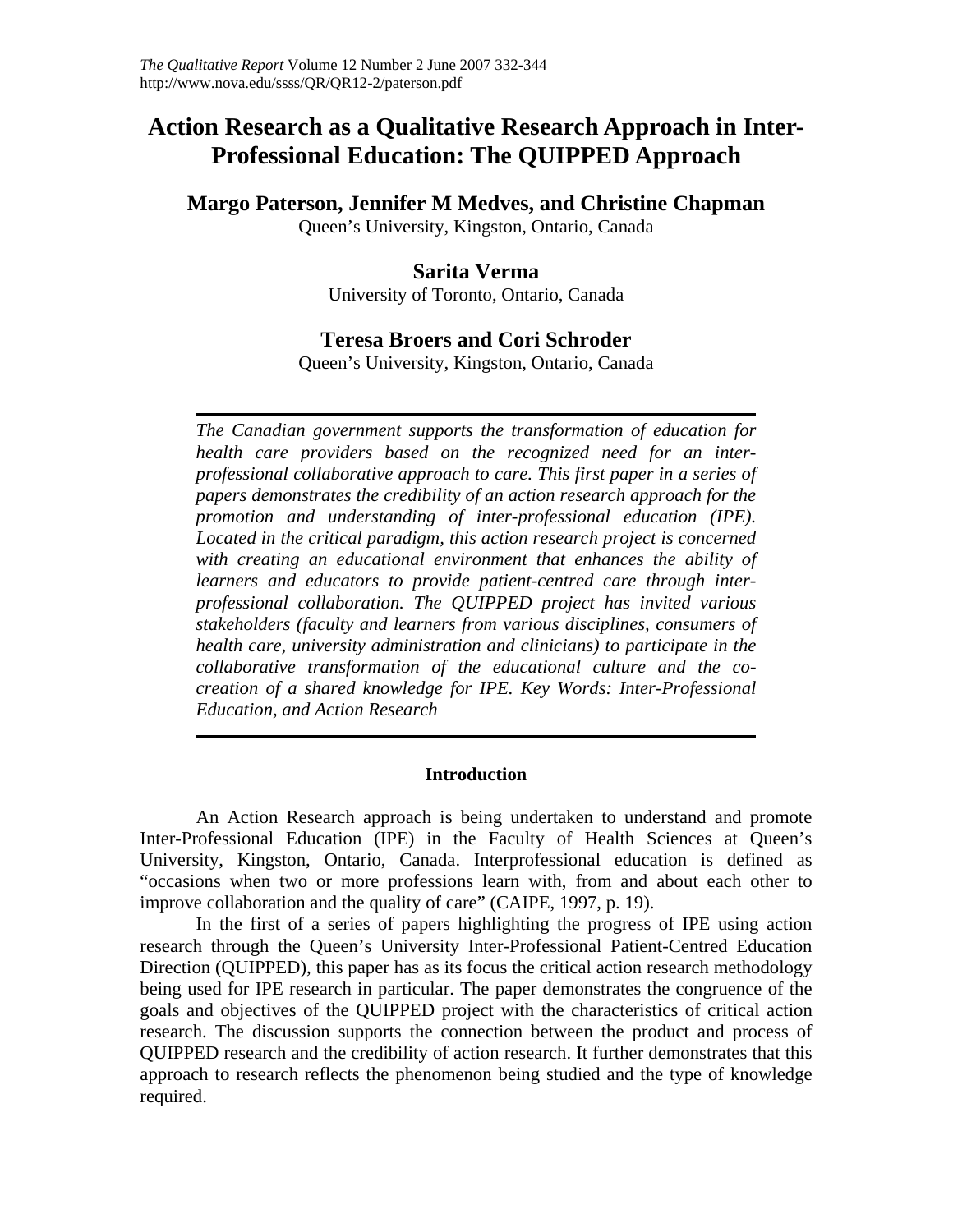#### **Interprofessional Education in Canada**

Health care delivery is becoming increasingly complex (Zwarenstein, Reeves, & Perrier, 2005) with significant changes to several aspects of health provision, such as home care, day surgery, and complex drug therapies, all of which are increasingly critical elements of our health system. For a decade or more, there has been concern about the affordability and sustainability of Canada's health care system (Oandasan et al., 2004). In the report *The Future of Health Care in Canada* (2002), Romanow argued for the renovation of our concept of medicare to reflect the reality of our present situation, suggesting that the health care "system" be transformed

from one in which a multitude of participants working in silos, focus primarily on managing illness, to one in which they work collaboratively to deliver a seamless, integrated array of services to Canadians, from prevention and promotion to primary care, to hospital, community, mental health, home and end-of-life care. (Romanow, 2002, p. xviii)

As a result, he recommends that "If health care providers are expected to work together and share expertise in a team environment, it makes sense that their education and training should prepare them for this type of working arrangement" (Romanow, p. 144).

The 2003 First Ministers' Accord on Health Care Renewal reflected Romanow's recommendations that fundamental changes are necessary in order to deliver an effective primary health care system through improvements to continuity and coordination of care (Health Canada, 2003). This Accord set a number of goals including the achievement of an integrated and interprofessional approach to primary care and further identified that changing the way health professionals are educated is a key component of health system renewal.

In 2003, the Federal Budget allocated 80 million dollars over five years to improve Human Health Resources (HHR) (Herbert, 2005). This funding enables Health Canada (Canada's Ministry of Health) in collaboration with the provincial and territorial governments, educators, and health professionals to develop a National HHR Strategy that includes "interdisciplinary education for collaborative patient-centred practice" (IECPCP) as one of its three initiatives.

As a first step, a team of health researchers explored current national and international trends impacting interprofessional approaches to primary health care, reviewed existing models of interprofessional education and collaborative patient-centred care practice frameworks, and provided an analysis of their findings (Herbert, 2005; Oandasan et al., 2004). A conceptual framework was developed D'Amour & Oandasan (2005) to define the essential features and determinants for IECPCP. This framework was designed to bridge the gap between interprofessional education and interprofessional patient-centred practice. It includes two separate but interacting and interdependent spheres for education and practice, and establishes linkages between the determinants and processes of collaboration at various levels; micro (teaching), meso (institutional), and macro (systemic).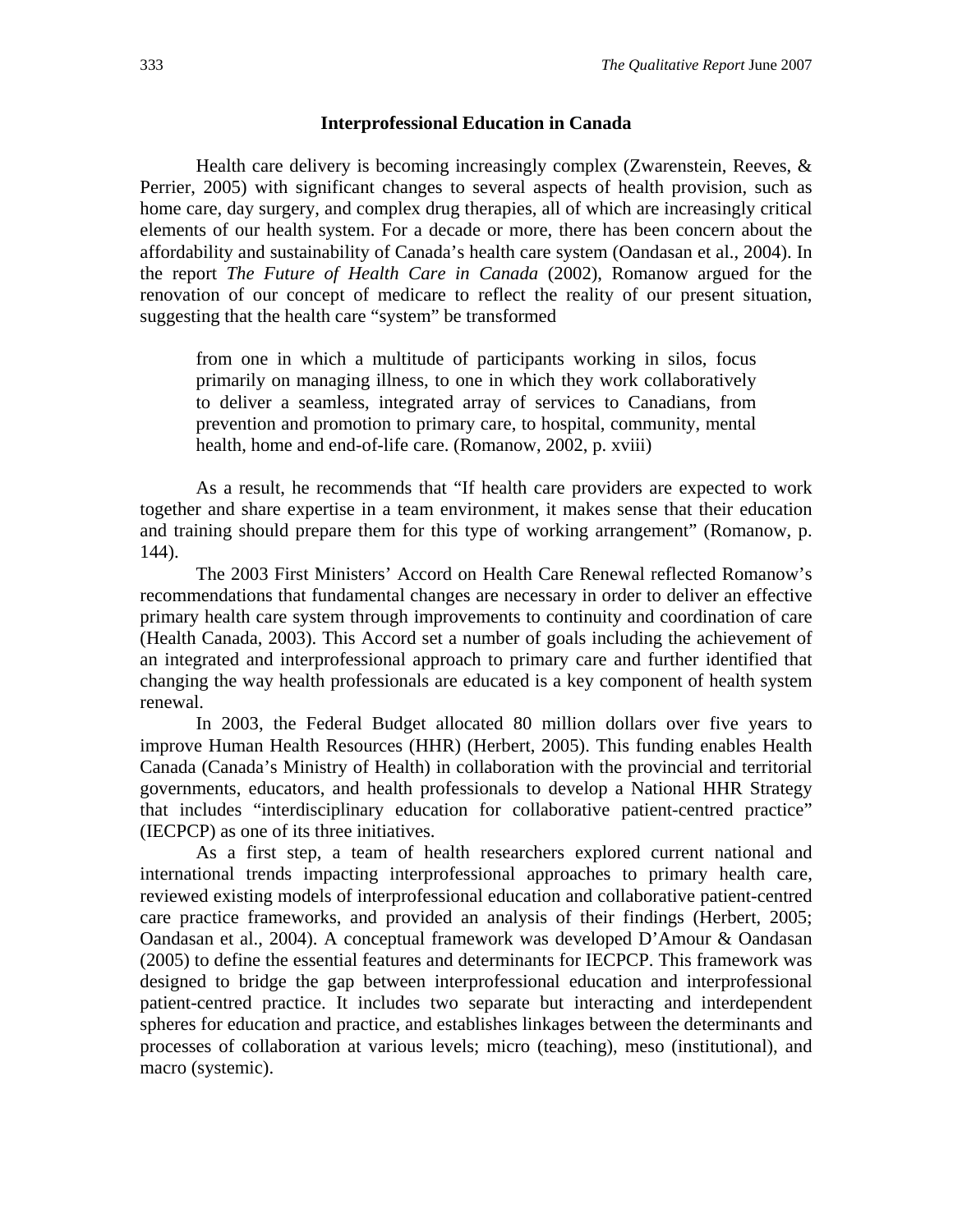

*Figure 1.* Interprofessional education for collaborative patient-centred practice.

A second step sought to determine what evidence exists that links interprofessional education and improved patient outcomes. An initial review found no evidence of the effectiveness of pre-licensure IPE on patient outcomes (Oandasan et al., 2004). While these findings were initially discouraging, "no evidence of effectiveness" does not equate to "evidence of ineffectiveness" (Zwarenstein et al., 2005). These findings led to further exploration and a deeper understanding of the factors and determinants of inter-professional education and patient-centred collaboration, as illustrated by the IECPCP framework described above. One of the factors identified that traditional research approaches may be limiting for this new area of study (Stone, 2006).

A 2004 Health Canada call for proposals from IECPCP was the final (and current) step in this process, providing 13 million dollars to 11 multi-year projects across Canada in 2005 to develop models of inter-professional education and to evaluate their effectiveness using quantitative and/or qualitative research methods to explain the effects of these models. The QUIPPED project was one of the successfully funded projects, receiving almost \$1.2 million over a 33-month period for IPE using an action research approach.

#### **IPE at Queen's University - QUIPPED**

The QUIPPED project seeks to create an inter-professional educational environment at Queen's University that enhances the ability of learners and faculty to provide patient-centred care, while recognizing the contribution of the health care team within a respectful and collaborative framework.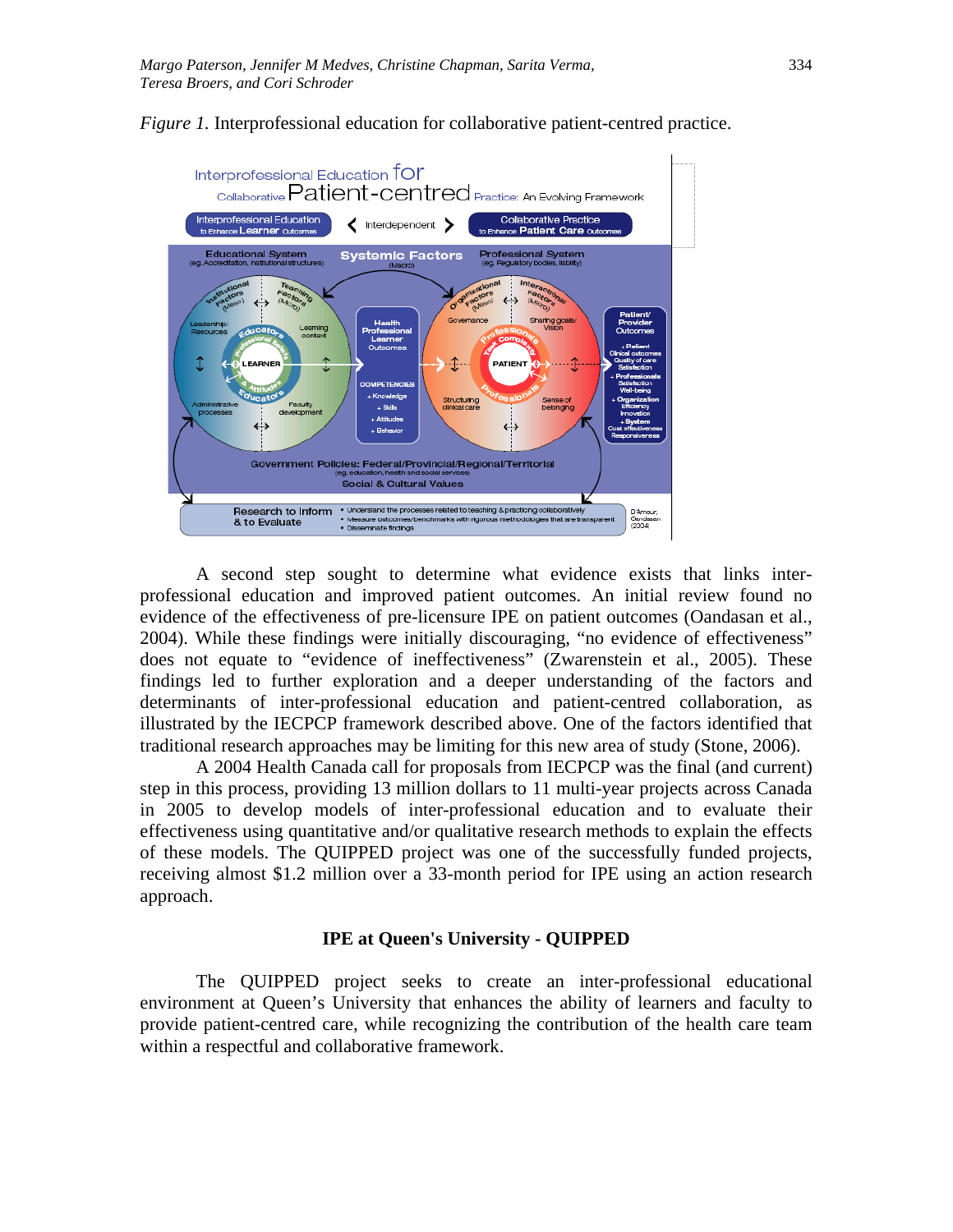The educational environment in which the pre-licensure project activities take place encompasses learners from the Faculty of Health Sciences (FHS), comprised of three schools: medicine, nursing, and rehabilitation therapy (physical therapy and occupational therapy), as well as the X-ray technology program offered through the Eastern Ontario School of X-Ray Technology, based at Kingston General Hospital. In addition, IPE targets faculty and staff at the university and academic hospitals as well as health care professionals who work in the community practice setting in the Kingston catchment area.

The QUIPPED project team is governed by a Steering Committee that includes representation by students at the pre and post licensure level, and faculty members from nursing, medicine, physical therapy, and occupational therapy, as well as two consumer/patient representatives. QUIPPED formulated the following objectives from the Health Canada framework in order to achieve its goals.

- 1. Promote and demonstrate the benefits of inter-professional education for collaborative patient-centred practice;
- 2. Increase the number of educators prepared to teach from an inter-professional collaborative patient-centred perspective;
- 3. Increase the number of health professionals educated for collaborative patient-centred practice before and after entry-to-practice;
- 4. Stimulate networking and scholarship regarding best educational approaches for collaborative patient-centred practice; and
- 5. Facilitate inter-professional collaborative care in both the education and practice settings.

During the first year of the project, approximately 430 pre-licensure students from three different academic years from medicine, nursing, occupational therapy (OT), physical therapy (PT), and X-ray participated in one or more of the QUIPPED involved activities. Ninety post-licensure first year medical residents have participated in a QUIPPED activity. At least 30 faculty members have been involved in planning or teaching IP courses. Some of the initiatives which promoted shared learning opportunities were: an intimate partner violence workshop (all disciplines); IV and venipuncture skills (medicine and nursing students); professionals in a rural practice course (medicine, nursing, PT, OT, education, and theology students and faculty); and a wellness symposium (inter-professional team of presenters).

Twenty-two student stipends were awarded to health science students to support bottom-up change. The objective of this initiative was two-fold: (a) to encourage research and other inter-professional activities among health care students in the Queen's community and (b) to raise awareness of the importance of inter-professionalism among the student, faculty, and staff populations.

An IPE workshop was organized by QUIPPED around the issues of loss and bereavement, which was attended by 59 faculty members and clinicians. Two clinical health care teams from the Kingston community participated in the validation of a team survey diagnostic tool and attended a workshop on team development.

As the description above, and the matrix below illustrates, the QUIPPED project, specifically, and IPE, in general, are very complex initiatives. While the QUIPPED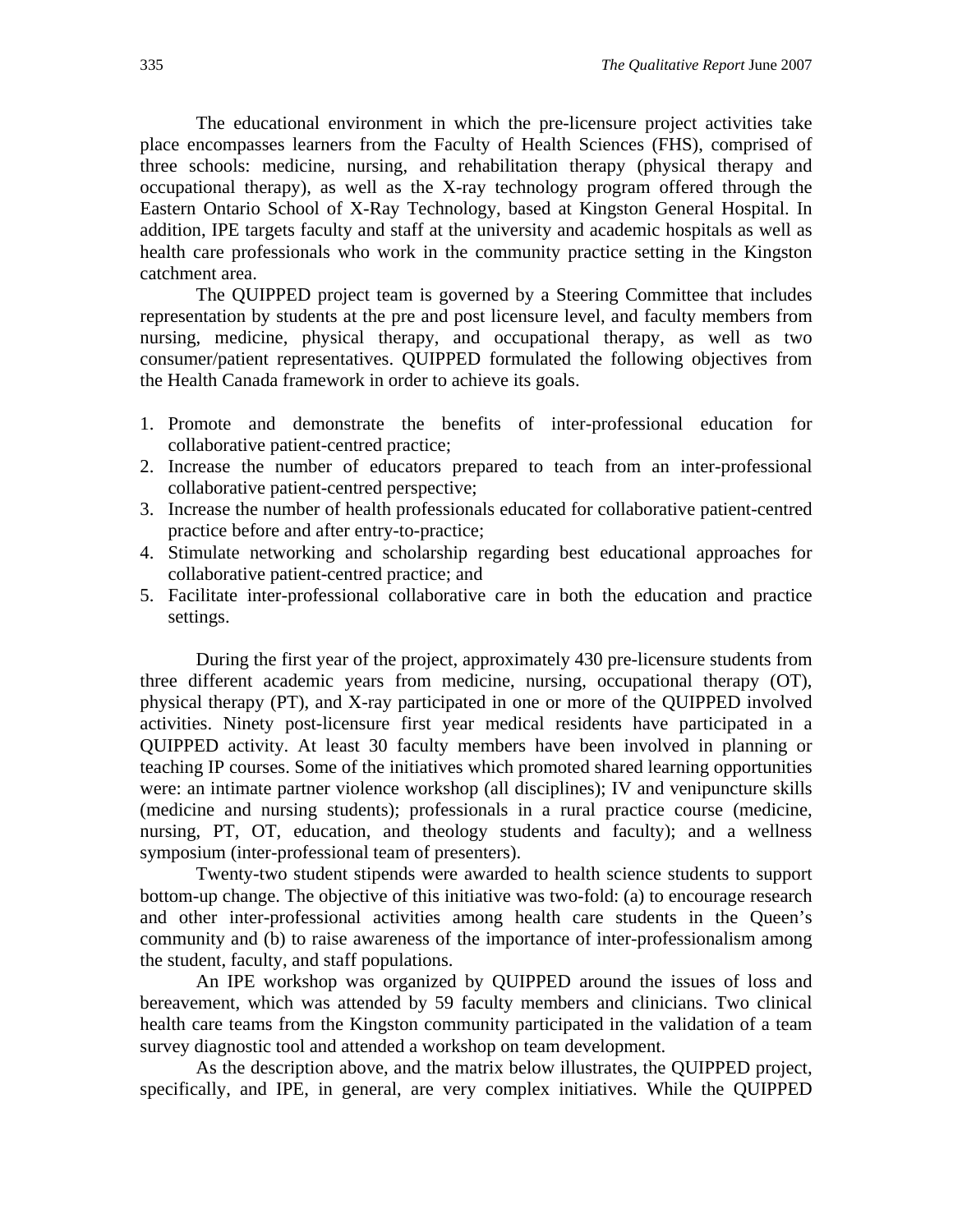project has initiated many new IPE projects, it has also assisted IPE initiatives already in existence in order to help others to evaluate, reflect on, and improve these initiatives.

*Figure 2.*  QUIPPED project matrix.



#### **Critical Research Paradigm**

The QUIPPED research project, informed by the need for renewal of the health care system in Canada, is located within a critical research paradigm based on the philosophy of realism, which is concerned with how political, historical, and socioeconomic factors influence our lives and how we understand them (Higgs, 2001). This process requires critically examining the assumptions underlying knowledge that is held to be common sense with an aim to discover the power, inequality, exploitation, and oppression, which supports these social phenomena and practices.

Critical theory is based on the premise that because all people are socially located, knowledge is always influenced by an inquirer's norms, values, and interests (Greenwood & Levin, 2005; Habermas, 1972). Knowing within this paradigm is understood to be a socially constructed and socially distributed phenomenon (Berger & Luckmann, 1967). The critical paradigm is based on a pragmatic view (Greenwood  $&$  Levin) within which knowing is held to be largely tacit, and therefore is expressed in our actions (Polanyi, 1974). Tacit knowing suggests a "hidden" understanding, which guides our actions even though we may be unable to articulate this knowledge. By focusing on the verb *knowing* rather than the noun *knowledge* emphasis is placed on an individual's or group's actions and on this process of construction (Greenwood & Levin).

Within the critical paradigm, knowledge:

- 1. is not discovered or grasped, but rather acquired through critical debate;
- 2. requires reflection on how our thinking is socially and historically constructed, and how this limits our actions;
- 3. enables people to challenge learned restrictions, compulsions, or dictates of habit;
- 4. promotes understanding about how to transform current structures, relationships, and conditions, which constrain development and reform; and therefore is emancipatory and personally developmental. (Higgs, 2001, p. 49)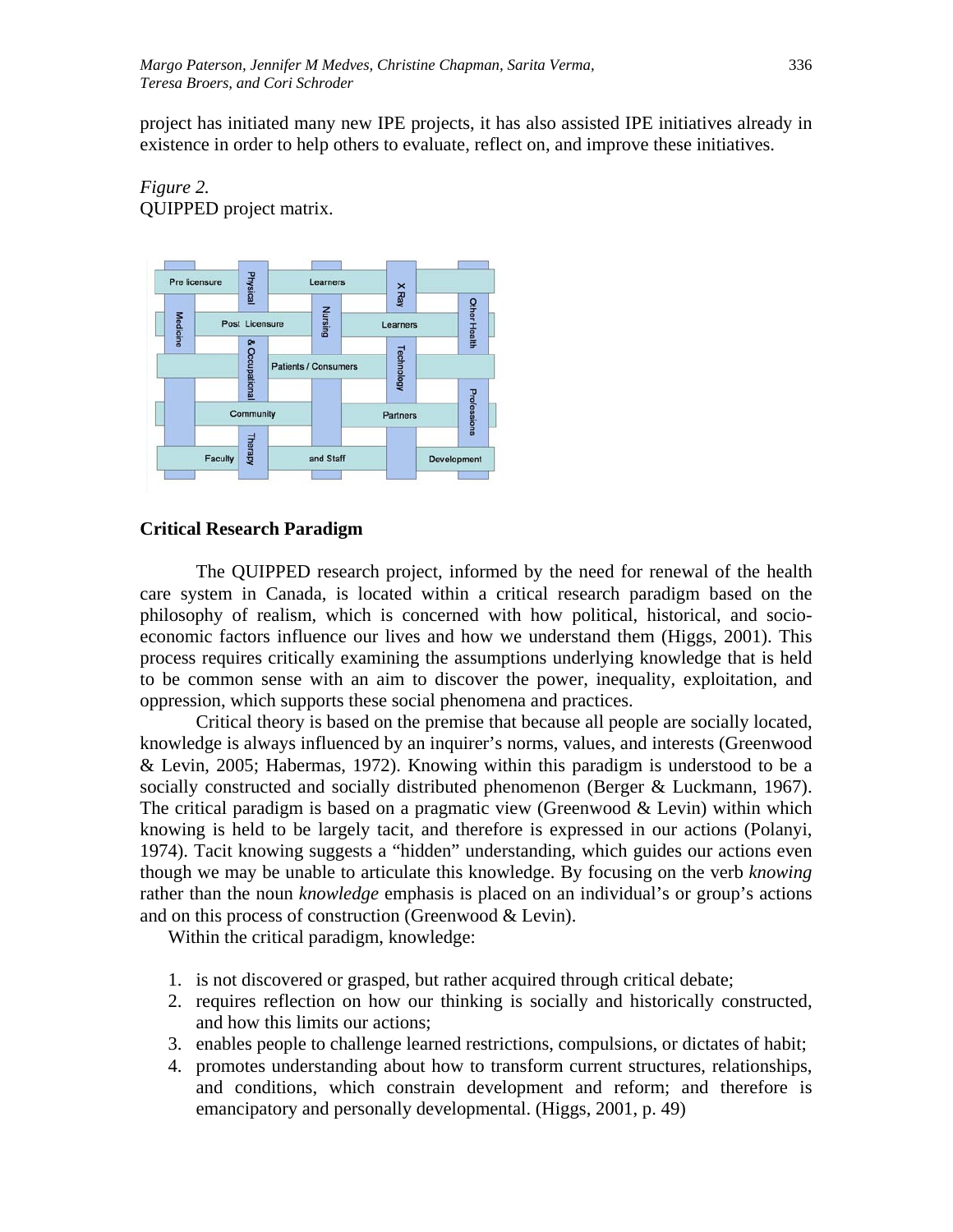The critical paradigm is congruent with, and supports, Health Canada's vision of a Collaborative Patient-Centred Practice designed to enhance, "patient and family centred goals and values, provide mechanisms for continuous communication among care givers, optimize staff participation in clinical decision making within and across disciplines and foster respect for disciplinary contributions of all professionals" (Health Canada, 2003).

Each profession, and the discipline from which it emerged, develops a unique culture, which can be defined as the combination of all the possessions and ways of thinking and acting (Parkes, Laungani, & Young, 1997). This culture distinguishes one group of people from another, and tends to be passed down from one generation to another. The unique culture of each health care profession embodies the values, beliefs, customs, and behaviours, which reflect historic factors, including gender and social class distinctions, during its evolution (Hall, 2005). Within each of these isolated professional cultures, distinct systems of organized knowledge have been generated resulting in an artificial division and fragmentation of knowledge (D'Amour & Oandasan, 2005).

Within the sphere of inter-professional education, socialization issues have been highlighted as the key component that must be addressed as it is the cultural beliefs and attitudes which develop among health professionals that can affect their willingness to collaborate with other health professionals (Perkins & Tryssenaar, 1994; Zungalo, 1994). D'Amour and Oandansan (2005) explain that through their socialization, learners from each profession acquire specific conceptualizations of patients, the patients' needs, and the type of response needed to address the patients' complex health care situations. This process, however, is implicit (Roberts, 1989) and, as Petrie (1976) explains, leads to two different professionals looking at the same thing, but not seeing the same thing.

Within a critical paradigm, since knowledge is understood to be co-generated in context through interaction and debate rather than obtained through objective observation of cause and effect in a controlled environment, it is believed that through reflection on purposeful action an awareness is gained of how values, beliefs, and interests influence knowledge construction. In order for collaboration to be possible, team members must become aware of their cognitive maps as a prerequisite to understanding those of others (Hall, 2005), and to reconcile opposing views and provide an integrated and cohesive response to the needs of the patient (D'Amour & Oandasan, 2005).

Not only have professions emerged from within the isolated cultures of the various disciplines, so too have the research paradigms and methods used by these professions (Stone, 2006). In order to generate knowledge to support inter-professional collaboration, both in education and practice settings, approaches to research also need to become more interdisciplinary (Stone). There is a need to reflect not only on education and practice, but also on the research which supports these endeavors. Critical social science, grounded in a philosophy of pragmatism, attempts to do just this by blending views and methods (Greenwood & Levin, 2005; Onwuegbuzie, 2002). Pragmatists believe in both objective and subjective points of view and in the existence of causal relations, but also appreciate that it may not be possible to pin down many of these relationships (Onwuegbuzie). They accept external reality, but at the same time believe that values play a role in the interpretation of results. Since they believe that research is influenced by both theory and observation, they advocate mixed methods for research, that is, the use of qualitative and quantitative methods.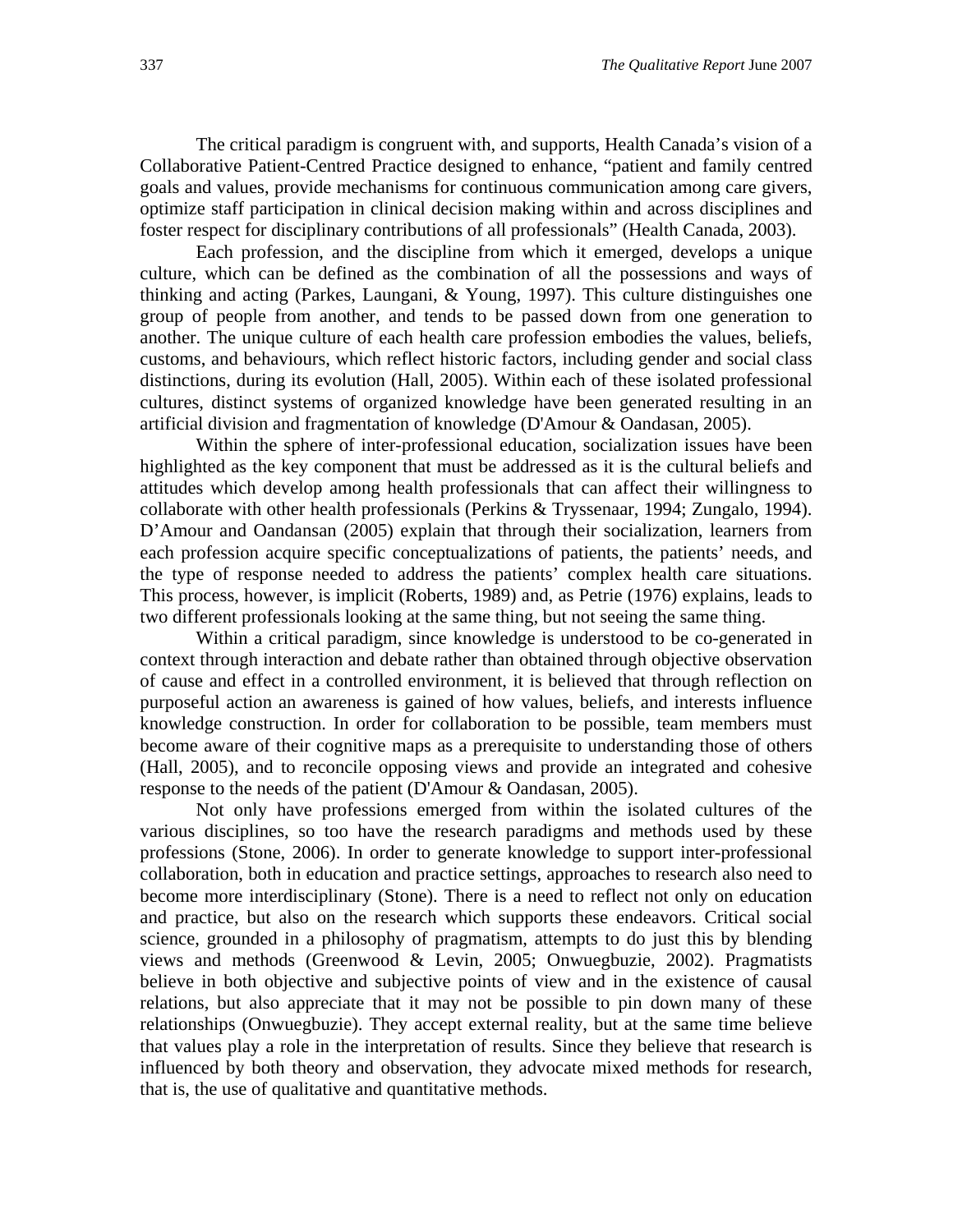Within the IPE literature, some of the most important questions in health care concern the organization and culture of those who provide this care (D'Amour & Oandasan, 2005; Pope & Mays, 1995); those activities which traditional research methods in the health sciences have been designed to "remove" or ignore. Research approaches developed within the humanities, as opposed to the medical sciences, are argued to be more fruitful in examining the social and cultural aspects of IPE, as they aim to understand aspects of collaboration in natural rather than experimental settings in an attempt to provide meaning and explanation (Murray, 2002; Pope & Mays). Complex issues and interventions create challenges to traditional quantitative methods since they are not easily defined and are often not fully developed. Qualitative methods are better suited to this purpose (Pope & Mays). Rather than asking, "Did this IPE intervention significantly improve patient outcomes?" more exploratory type questions such as, "What do learners/professionals perceive collaboration to be?" and "What are some of the barriers to collaboration?" are asked. Qualitative research methods which aim to generate hypotheses, provide explanations, and gain understanding can complement the aims of quantitative research methods to test hypotheses, measure outcomes, and form generalizations (Jones, 1995).

Within each professional silo specific customs have generated particular bodies of knowledge, which no longer meet the current needs of the health care system and the consumers who rely on it. The research paradigm and methods adopted determine the form of knowledge generated. The critical paradigm holds that knowledge is coconstructed in action. Therefore, purposeful reflection on collaborative action can focus attention on this process of knowledge construction and give rise to a shared knowledge and collaborative culture. This new culture will support further collaborative action. Through this process a shared culture will continue to evolve to meet emergent needs. QUIPPED aims to encourage this cyclical process through reflection on, and change in, attitudes, beliefs, and values held within the various professions to initiate new ways of learning and acting together.

#### **Critical Action Research**

Action research, situated within a critical paradigm, was developed by the social psychologist Kurt Lewin (1946) and has been adopted and adapted by many researchers in various disciplines since this time. While there are many variations on the original model, all forms of action research share some common features; relationship between theory and practice, the value of participation, and the capacity of research to address practical problems in specific situations (Street, 2003).

Interventions in health science and educational research are similar in that they take place in the real world and are subject to multiple economic, political, and social factors (Murray, 2002). It has been argued that traditional experimental research designs "may not be adequate, appropriate or reasonable" (Stone, 2006, p. 260) as the sole means of evaluating inter-professional education. Action research is a response to the inappropriateness of positivist science for the study of human organizations (Hart  $\&$ Bond, 1995).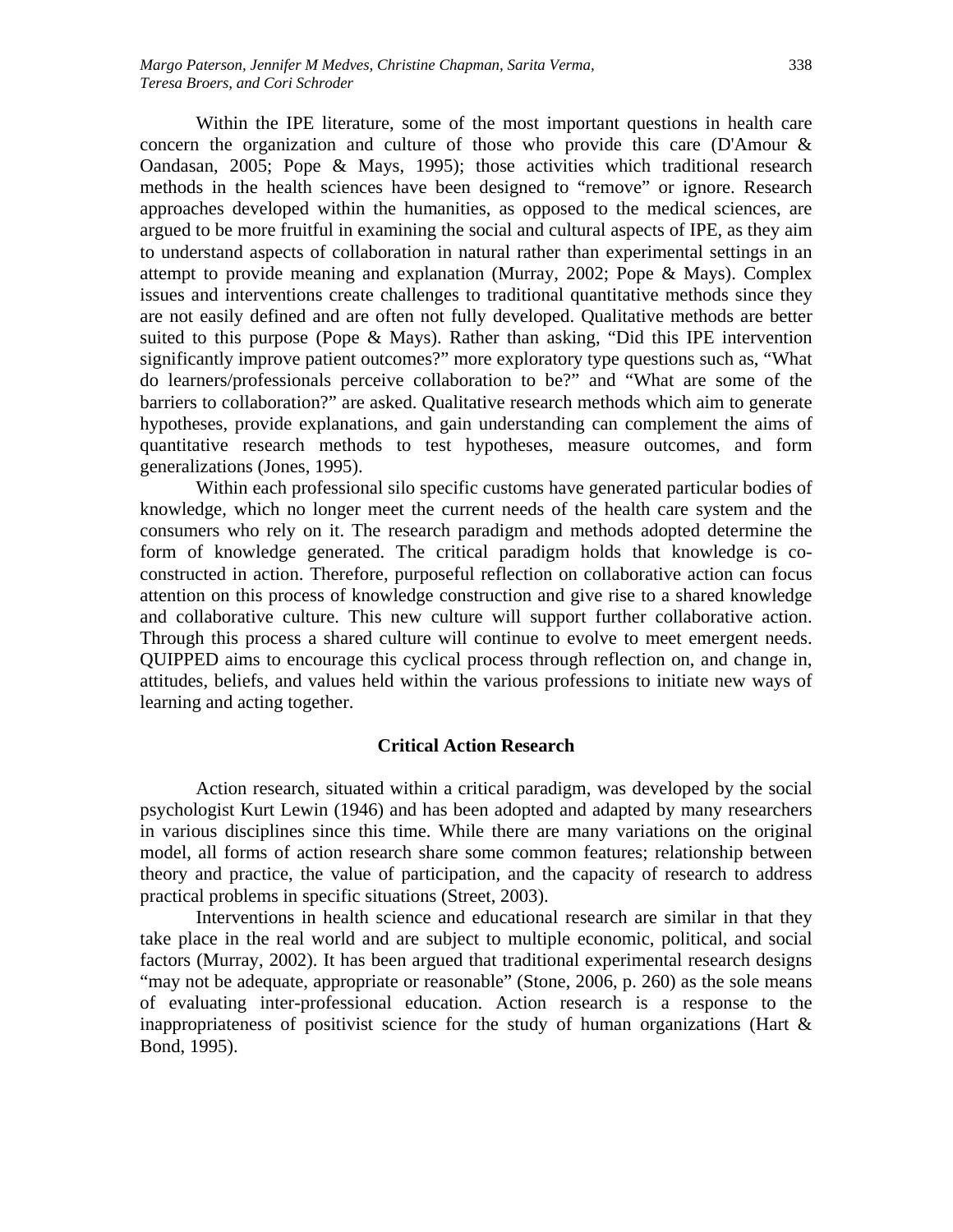Street (2003) outlines six characteristics of action research developed specifically for use by health care professionals.

- 1. *Issue and outcome based:* Research is aimed to specifically address practical health issues of concern to a number of people by providing practical, context specific knowledge and strategies to improve health care and the environments in which care is conducted.
- 2. *Cyclical:* The research process is structured through continuous ongoing open cycles or a corkscrew spiral design which enables action to be carefully monitored, analysed, and evaluated, which acts as the basis for reflection on the success of the plan and the possibility for modifying it for the next cycle of planning, action, data collection, analysis, evaluation, and reflection.
- 3. *Knowledge in action:* Action researchers begin with everyday experience and consider how to act in intelligent and informed ways in a socially constructed world. This approach seeks to reduce the gap between theory and practice through the cyclic process of investigation, implementation, evaluation, and theorising. New knowledge is tested in action and in context, and then used to modify further action and change existing theory.
- 4. *Participatory and democratic:* Action research involves all participants who will be affected by the new knowledge or changes. Rather than the participants being the objects of observation, they become co-researchers who are viewed as possessing important knowledge to contribute to the course of the research. As co-researchers, participants are involved in decision making, inquiring, knowing, taking action, and owning the outcomes.
- 5. *Educative, developmental and responsive*: Participants "learn by doing" and as a result, action research develops over time as skills develop and communities become established. It is educative in the sense that if change is to be sustainable others need to be educated in the new knowledge and strategies.
- 6. *Credible, sustainable and transferable:* Unlike quantitative research, action research is unable to generalise and predict the answers to health problems. Action research is considered credible and valid if problems are solved and participants increase the control over their own lives (Greenwood & Levin, 2005). Action researchers endeavor to ensure that their improvements can be maintained over time. Through a series of cycles, this process provides the opportunity for stakeholders to fine-tune the intervention to better fit the emerging needs of the situation. Although context specific, action research enables participants to develop and test conceptual models and theories that can be transferable to other contexts with similar issues.

A phased or iterative approach for development and evaluation is argued to be a more useful approach for complex interventions as it aims to help researchers define clearly where they are in the research process (Campbell et al., 2000). The Critical Action Research Cycle developed by the QUIPPED team to conceptualize this process of action and reflection is depicted in Figure 2 below.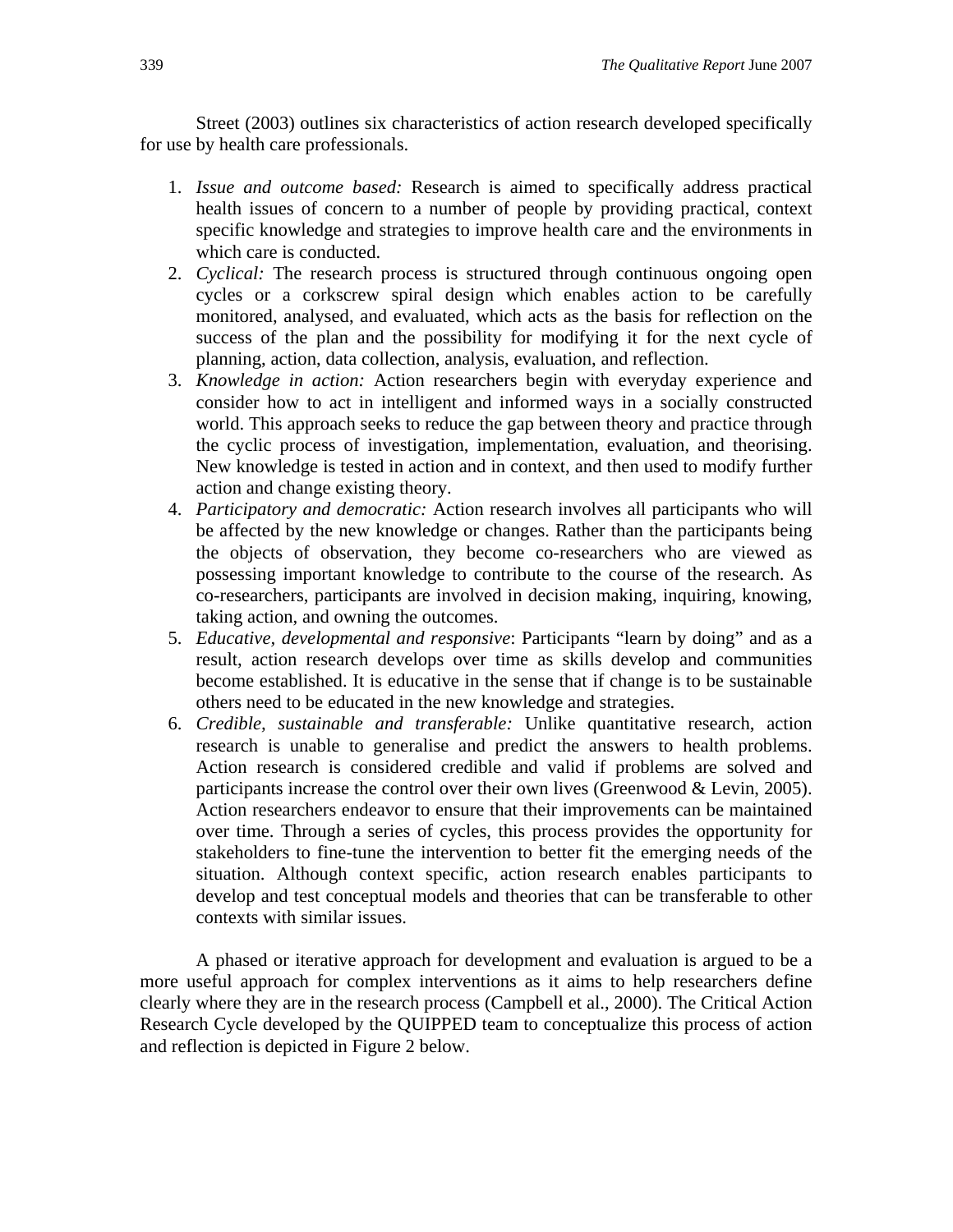*Figure 2.* QUIPPED critical action research cycle (QUIPPED proposal, http://meds.queensu.ca/quipped/).

# Critical Action Research Cycle



Action research in a critical paradigm is consistent with the conceptual framework for learning within inter-professional education. The IECPCP Final Report describes inter-professional education as collaborative, egalitarian, group-directed, experiential, reflective, and applied. Like action research, collaborative learning is both an end and a means. It is through collaboration with others that knowledge is constructed for that particular setting. Collaborative learning is a means of constructing the knowledge necessary to continue to provide proper care. Egalitarian learning minimizes status differences between participant and teacher, and between participant and participant. Every effort is made to set aside differences between professions in income, social class, and educational background so that participants may learn as equals.

A critical action research approach was chosen by the QUIPPED project to foster collaboration (both between professionals and between professionals and patients) to develop mutual understanding and respect, to support the active involvement in the cogeneration of knowledge to solve practical problems. The iterative approach allows for a sequential and systematic examination of all factors and issues through reflective cycles designed to incrementally orient action and generate knowledge in order to clarify definitions, develop models, and evaluate their effectiveness. This approach facilitates the deconstruction of our current educational methods, eases the process for making change, and allows for the reconstruction of an education programme that is more integrated, adaptable, and sustainable. Evaluation is a fundamental component to the research cycle and sequentially follows each change. Changes from one level to the next will guide the mapping of the curriculum and influence learner/patient outcomes.

The QUIPPED experience has not only demonstrated the complexity of developing, implementing, and evaluating IPE, it has led to an understanding of the need for appropriate research methods within a new area of study. Health Canada envisions a health care system based on collaborative patient-centred practice designed to promote the active participation and mutual respect of each discipline in patient care (Health Canada, 2003). Since the cultural beliefs and attitudes of each group of health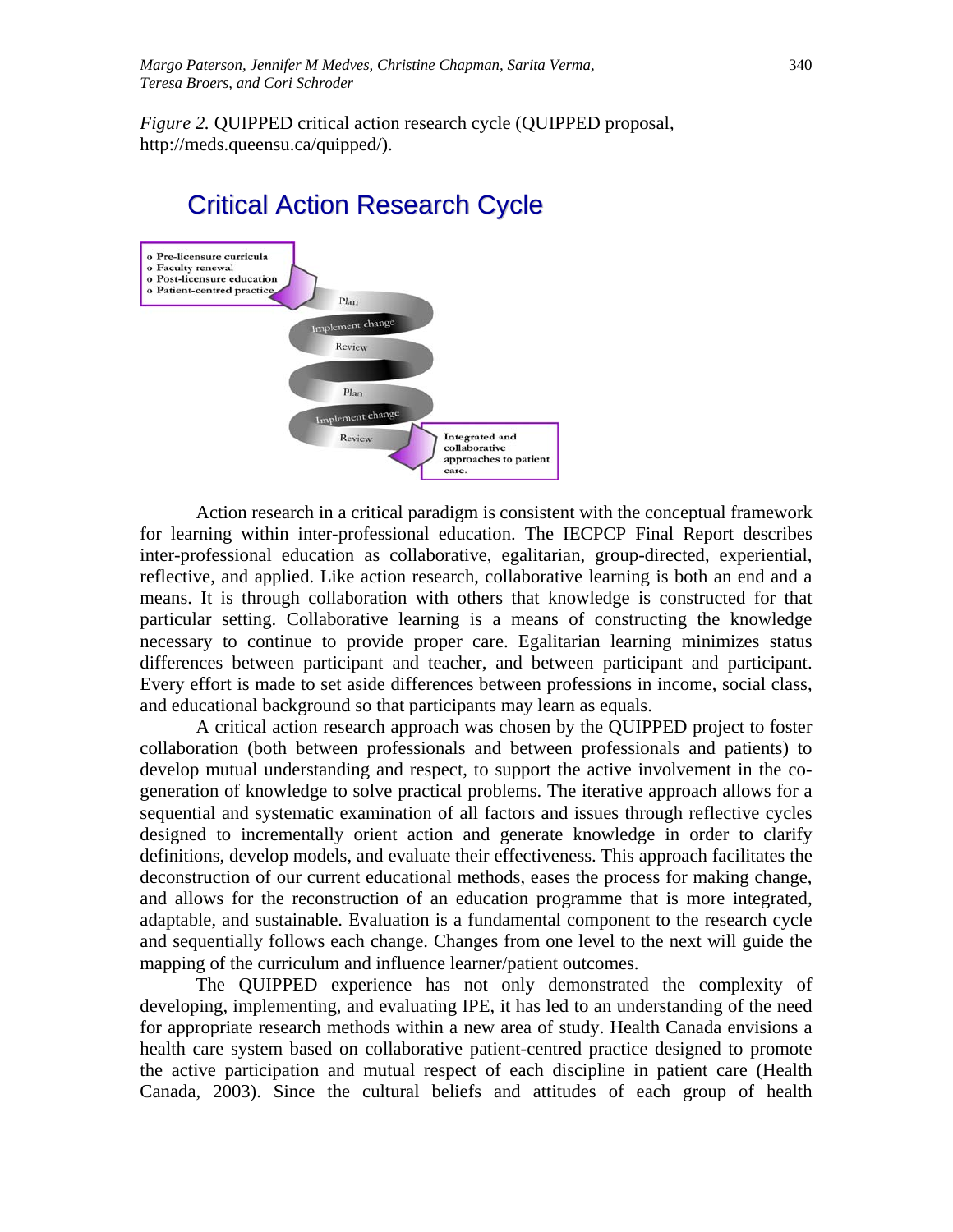professionals can affect their willingness to collaborate with other health professionals (Perkins & Tryssenaar, 1994; Zungalo, 1994), socialization issues have been highlighted as the key components that must be addressed within the sphere of interprofessional education (D'Amour & Oandasan, 2005). Action research, located within the critical paradigm, takes into account these social and cultural aspects of human organizations which traditional experimental research designs currently dominating health science research do not.

Inter-professional education requires a new culture and knowledge (D'Amour & Oandasan, 2005; Hall, 2005; Orchard, Curran, & Kabene, 2005). As a result, the QUIPPED project is not pursuing research of, and education for, an already existing culture and knowledge, but rather research and education to support the co-construction of a new and shared culture and knowledge through the reflective interaction of all participants. During its first year, the QUIPPED project invited stakeholders involved in the health care system including professionals, patients, and students to come together to discuss and debate the needs for, understanding of, and obstacles to inter-professional education at Queen's University and beyond. The QUIPPED project has taken a multilayered approach to research due to the inclusion of a variety of stakeholders within a naturalistic setting, which gives rise to a broad range of logistical issues; collaboration among individuals and integration of programs; and knowledge, attitudes, and skills attained by various stakeholders for collaborative practice. The iterative cycles of action, reflection, and evaluation act to further define and develop the complex issue of interprofessional education, and support the incremental emergence of a new shared culture.

The next paper in this series will illustrate the implementation of a critical action research approach using the QUIPPED project as an example, demonstrating some of the considerations for and challenges and benefits of putting this research approach into practice in a culture that is accustom to more traditional research methods. This description will include the beginning stages of the project, which involved numerous meetings and discussions to initiate and develop relationships with a variety of administrative and academic leaders within the Faculty of Health Sciences in order to promote IPE and gain support and participation from these leaders.

After a year of networking, learning, and reflecting the QUIPPED project has begun a new cycle of research with a clearer focus allowing for further development and alteration of some of the existing initiatives, as well as the opportunity to begin new ones where areas of need and interest have been identified. Subsequent papers will be used to highlight how these iterative cycles have informed our research path, the co-generation of knowledge, and the transformation of the culture within the Faculty of Health Sciences.

#### **References**

- Berger, P., & Luckmann, T. (1967). *The social construction of reality: A treatise in the sociology of knowledge*. New York: Anchor.
- CAIPE. (1997). *Interprofessional education-A definition*. London: Centre for the Advancement of Interprofessional Education.
- Campbell, M., Fitzpatrick, R., Haines, A., Kinmonth, A. L., Sandercock, P., Spiegelhalter, D., et al. (2000). Framework for design and evaluation of complex interventions to improve health. *British Medical Journal, 321*, 694-696.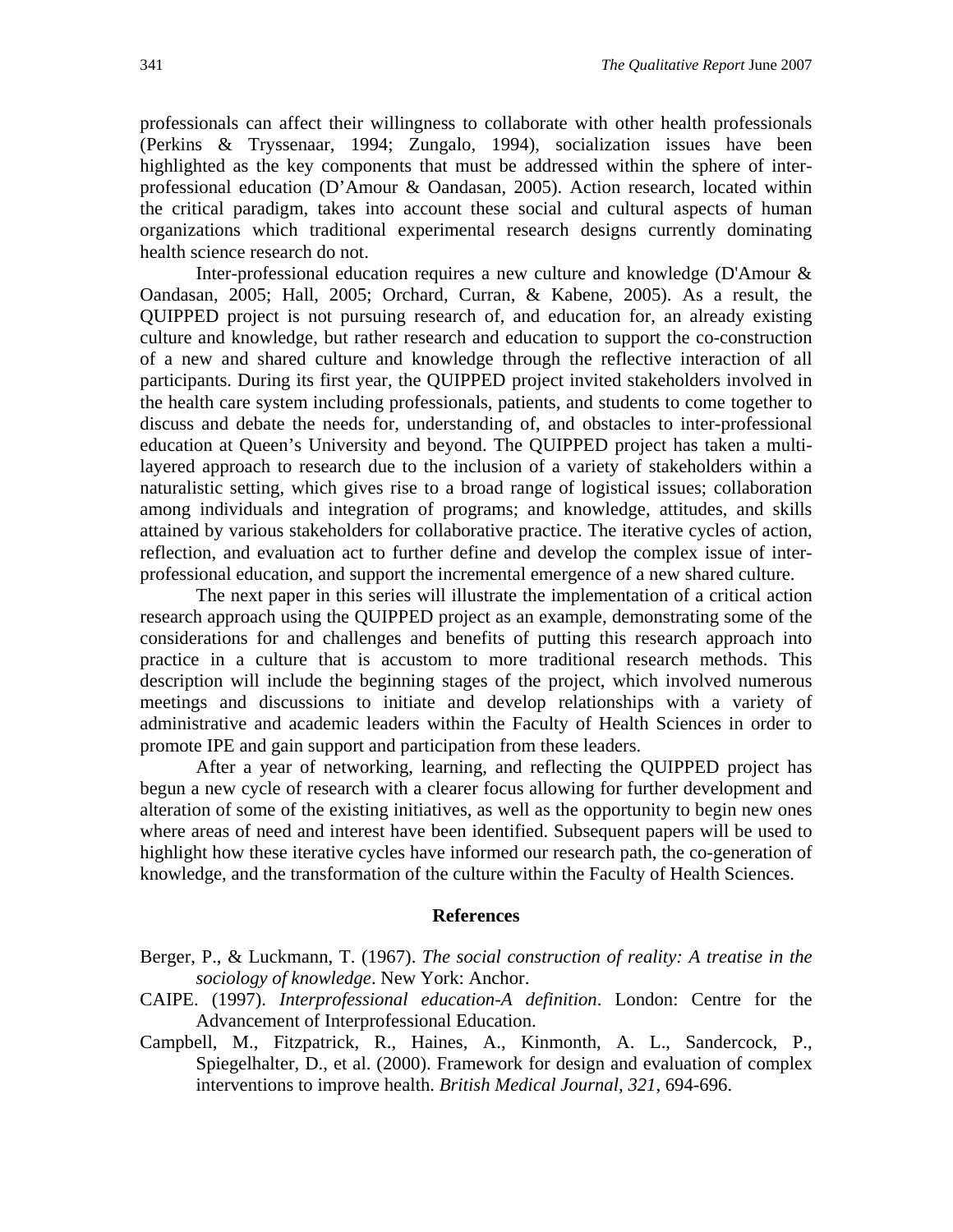- D'Amour, D., & Oandasan, I. (2005). Interprofessionality as the field of interprofessional practice and interprofessional education: An emerging concept. *Journal of Interprofessional Care, 19*(Suppl. 1), 8-20.
- Greenwood, D. J., & Levin, M. (2005). Reform of the social sciences and of universities through action research. In N. K. Denzin & Y. S. Lincoln (Eds.), *The Sage handbook of qualitative research* (pp. 43-64). Thousand Oaks, CA: Sage.
- Habermas, J. (1972). *Knowledge and human interests*. London: Heinemann.
- Hall, P. (2005). Interprofessional teamwork: professional cultures as barriers. *Journal of Interprofessional Care, 19*(Suppl. 1), 188-196.
- Hart, E., & Bond, M. (1995). *Action research for health and social care: A guide to practice*. Buckingham, UK: Open University Press.
- Health Canada. (2003). *First ministers' accord on health care renewal*. Retrieved June 15, 2006, from http://www.hc-sc.gc.ca/hcs-sss/hhr-rhs/strateg/accord\_e.html
- Herbert, C. P. (2005). Changing the culture: Interprofessional education for collaborative patient-centred practice in Canada. *Journal of Interprofessional Care, 19*(Suppl. 1), 1-4.
- Higgs, J. (2001). Charting standpoints in qualitative research. In H. Byrne-Armstrong, J. Higgs, & D. D. Horsfall (Eds.), *Critical moments in qualitative research* (pp. 44- 67). Oxford, UK: Butterworth-Heinemann.
- Jones, R. (1995). Why do qualitative research? *British Medical Journal, 311*(6996), 2.
- Lewin, K. (1946). Action research and minority problems. *Journal of Social Issues, 2*, 34-46.
- Murray, E. (2002). Challenges in educational research. *Medical Education, 36*, 110-112.
- Oandasan, I., D'Amour, D., Zwarenstein, M., Barker, K., Purden, M., Beaulieu, M. D., et al. (2004). *Interprofessional eucation for collaborative patient-centred practice: Research & findings report*. Ottawa, Canada: Health Canada.
- Onwuegbuzie, A. J. (2002). Why can't we all get along? Towards a framework for unifying research paradigms. *Education, 122*, 518-530.
- Orchard, C. A., Curran, V., & Kabene, S. (2005). *Creating a culture for interdisciplinary collaborative professional practice*. Unpublished manuscript.
- Parkes, C. M., Laungani, P., & Young, B. (1997). Culture and religion. In C. M. Parkes, P. Laungani, & B. Young (Eds.), *Death and bereavement across cultures* (pp. 10- 23). London: Routledge.
- Perkins, J., & Tryssenaar, J. (1994). Making interdisciplinary education effective for rehabilitation students. *Journal of Allied Health, 23*, 133-141.
- Petrie, H. G. (1976). Do you see what I see? *Journal of Aesthetic Education, 10*, 29-43.
- Polanyi, M. (1974). *Personal knowledge: Toward a post-critical philosophy*. Chicago: University of Chicago Press.
- Pope, C., & Mays, N. (1995). Qualitative research: Reaching the parts other methods cannot reach: An introduction to qualitative methods in health and health services research. *British Medical Journal, 311(6996)*, 42-45.
- Roberts, C. S. (1989). Conflicting professional values in social work and medicine. *Health and Social Work*, 211-218.
- Romanow, R. J. (2002). *Building on values: The future of health care in Canada: Final report*. Ottawa, Canada: Commission on the Future of Health Care in Canada.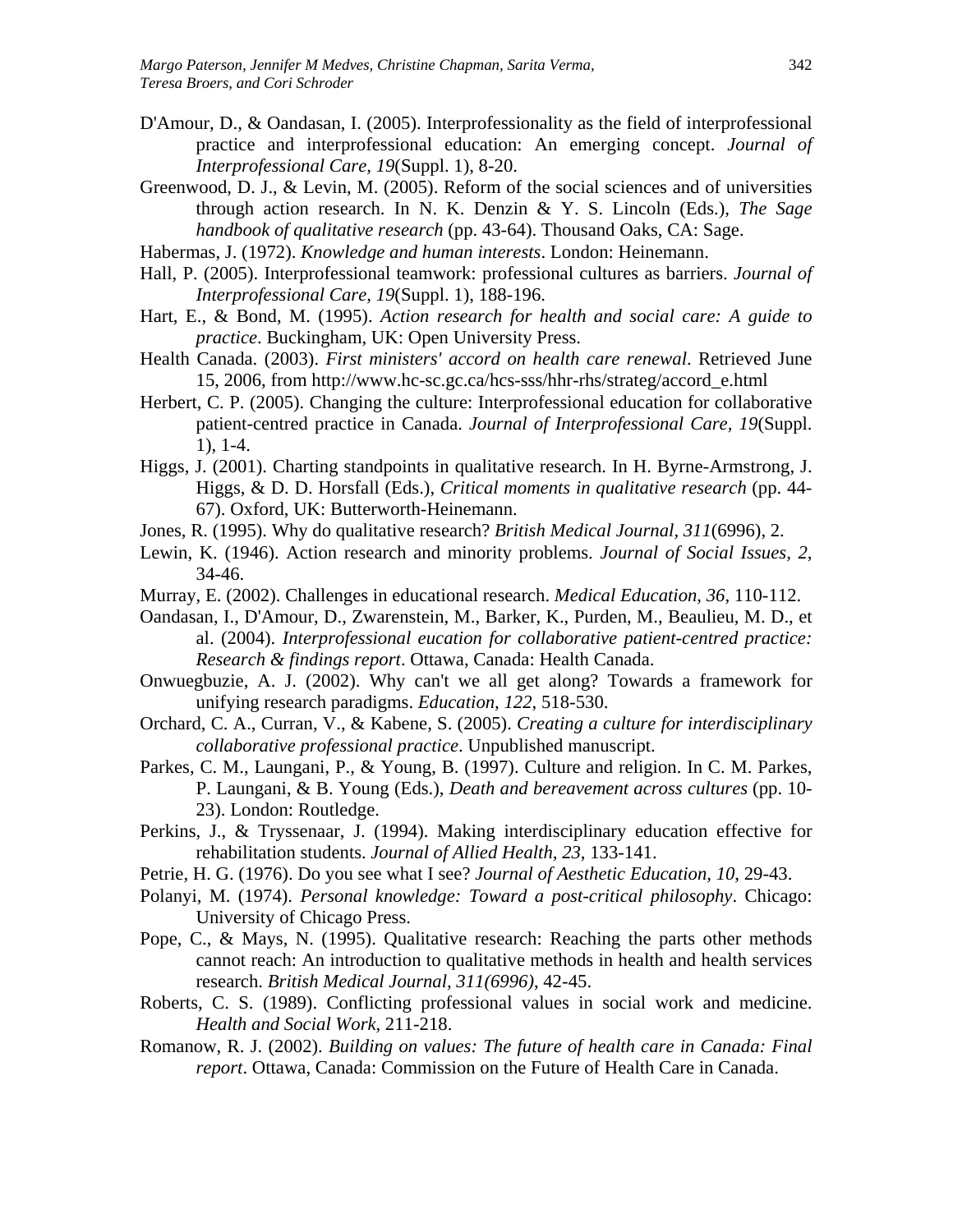- Stone, N. (2006). Evaluating interprofessional education: The tautological need for interdisciplinary approaches. *Journal of Interprofessional Care, 20*(3), 260-275.
- Street, A. F. (2003). Action research. In V. Minichello, G. Sullivan, K. Greenwood, & R. Axford (Eds.), *Handbook for research methods in nursing and health sciences* (2nd ed.). Sydney, Australia: Pearson Education Australia P/L.
- Zungalo, E. (1994). Interdisciplinary education in primary care: The challenge. *Nursing and Health Care Perspectives, 15*, 288-292.
- Zwarenstein, M., Reeves, S., & Perrier, L. (2005). Effectiveness of pre-licensure interprofessional education and post-licensure collaborative interventions. *Journal Interprofessional Care, 19*(Suppl. 1), 148-165.

#### **Author Note**

Dr. Margo Paterson is an Associate Professor and Chair of the Occupational Therapy program in the School of Rehabilitation Therapy. Her areas of teaching and research include: clinical reasoning, communication skills, fieldwork education, qualitative research approaches, and collaborative inter-professional practice. She has published articles and book chapters related to all of these areas of interest. School of Rehabilitation Therapy, Queen's University, Kingston, Ontario, Canada, K7L 3N6: Phone: 613-533-6094; Fax: 613-533-6776; e-mail: margo.paterson@queensu.ca

Dr. Jennifer Medves is an associate professor in the School of Nursing at Queen's University and the Director of the Practice and Research in Nursing (PRN) group and an Ontario Ministry of Health and Long Term Care Career Scientist. Recent publications include collaboration in teams to reduce the effects of pandemic influenza, evidence for practice in maternity care, and rural collaborative practice to sustain maternity practice. Her research program, entitled Sustaining Rural Maternity Practice, examines the context of maternity nursing practice, collaborative practice between physicians, nurses and midwives, outcomes of rural births compared to urban births, and community practice to support sustaining rural health care. School of Nursing, Queen's University, Kingston, Ontario, Canada, K7L 3N6 : Phone: 613-533-6000 extension 74740; Fax: 613- 533-6770; email: jennifer.medves@queensu.ca

Christine Chapman, MEd, is the Education Coordinator for the Queen's University Inter-Professional Patient-Centred Education Direction (QUIPPED) whose primary role is to develop inter-professional education initiatives for students and faculty in the Faculty of Health Sciences. Her research interests include action research, interprofessional education, experiential learning, innovative teaching methods, and the exploration of multiple perspectives. QUIPPED Project, Queen's University, Kingston, Ontario, Canada, K7L 3N6: Phone: 623-533-6000 ext. 74750; Fax: (613) 533-6770; email: chapman@post.queensu.ca

Dr. Sarita Verma is currently the Vice Dean of Postgraduate Medical Education at the University of Toronto; She was Postgraduate Dean from 1998 to 2003 and Associate Dean Medical Education from 2003-2005 at Queen's University. She is a family physician who originally trained as a lawyer at the University of Ottawa (1981). She completed her medical degree at McMaster University (1991). She was a Diplomat in